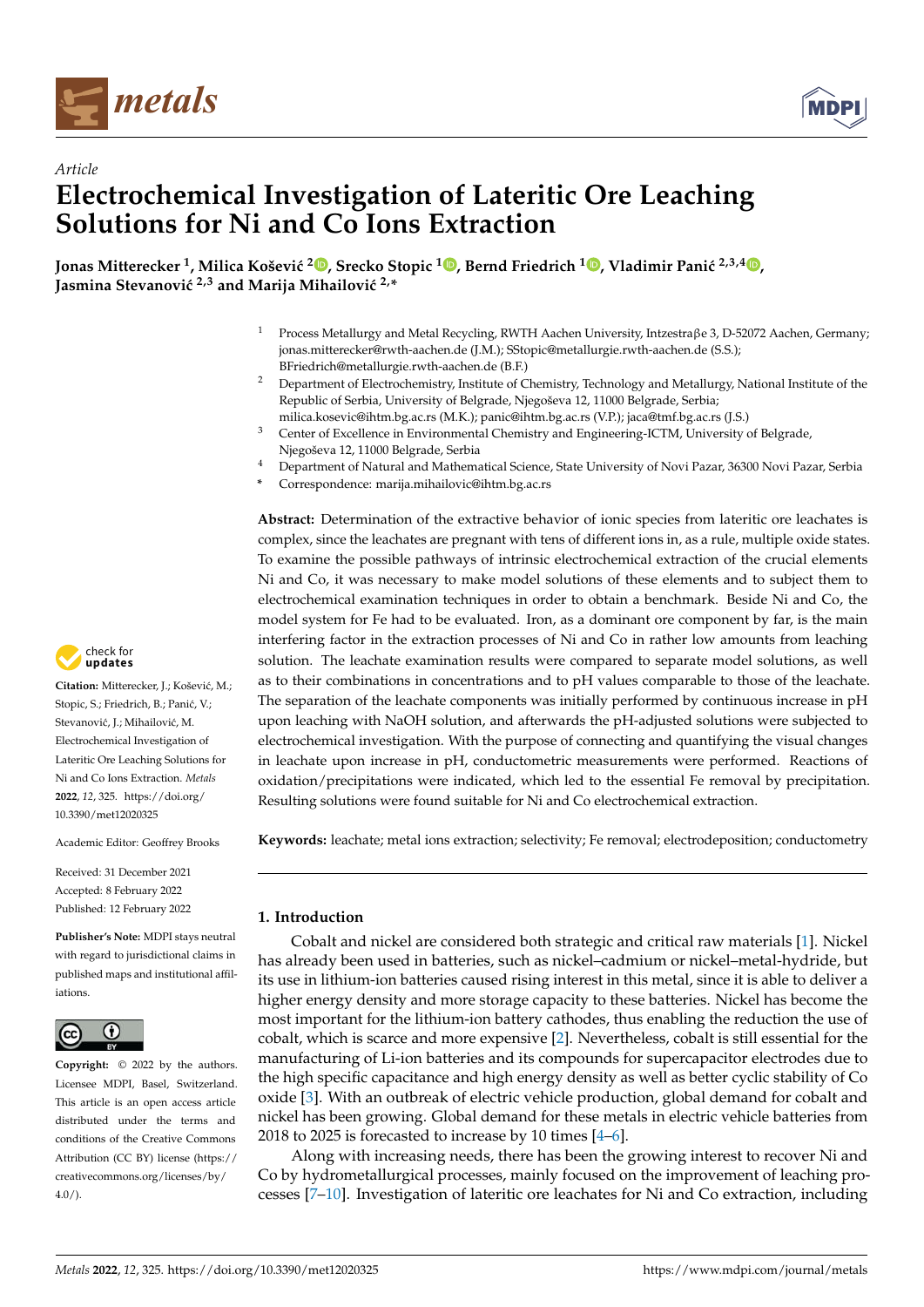advanced electrochemical techniques, should make the processing of such ores economically and technologically feasible. The pregnant leach solution (PLS) of a lateritic ore contains plenty of elements gained from their native oxide state. Ni and Co may be extracted by electrochemical deposition, which is especially suitable due to the low content of cobalt in the ores [\[11–](#page-10-1)[13\]](#page-10-2). There are, however, among all the others, high amounts of iron, which is undesired for the extraction processes of cobalt and nickel [\[14\]](#page-10-3).

The electrochemical behavior of a leachate, i.e., PLS, was investigated by the usage of constant-potential electrodeposition of PLS metals (employing chronoamperometry (CA) method) and linear sweep voltammetry (LSV), as well as by conductometry (CM). In such a complex solution, containing dozens of different ions, many of them with multiple oxide states, it is hard to determine the behavior of ionic species separately. Moreover, the mutual interactions of those ions, as well as the changes in ion interference with the solution pH, make determination of exact leaching process parameters very difficult. To examine the extraction possibilities of these crucial elements, Ni and Co, it was necessary to make model solutions of these elements and to subject them to cyclic voltammetry (CV) and (CA/LSV) examination techniques in order to obtain benchmark. Beside Ni and Co, the model system for Fe had to be evaluated, as Fe is the main interfering factor of the Ni and Co extraction process from leaching solution. The leachate examination results were compared to separate model solutions containing desired metals, as well as their combination in concentration and pH values equal to those of the leachate. Oxidation, reduction and electrodeposition were investigated at −900 mV and at different pH. The characteristic pH values were selected according to visual changes in acidic leachate and the results of conductometric investigation upon stepped increase in pH. Conductometry as employed to quantify metal ions' transitions.

## **2. Materials and Methods**

### *2.1. Leaching*

Leaching of the lateritic ore was performed with 1.0 M sulfuric acid. The case-study ore (PT HUADI Nickel-Alloy Indonesia, Papanloe, Pa'jukukang, Bantaeng Regency, South Sulawesi 92461, Indonesia) composition is presented in Table [1.](#page-1-0) The composition of the ore was determined by X-ray fluorescence (AXIOS, PANalytical, Eindhoven, The Netherlands).

<span id="page-1-0"></span>

| <b>Table 1.</b> Chemical analysis of the ore, mass %. |  |  |  |
|-------------------------------------------------------|--|--|--|
|-------------------------------------------------------|--|--|--|

| SiO <sub>2</sub> | MgO  |  | Fe <sub>2</sub> O <sub>3</sub> NiO Al <sub>2</sub> O <sub>3</sub> CaO MnO Cr <sub>2</sub> O <sub>3</sub> CuO C <sub>03</sub> O <sub>4</sub> K <sub>2</sub> O |      |  |                          |      | TiO <sub>2</sub> |
|------------------|------|--|--------------------------------------------------------------------------------------------------------------------------------------------------------------|------|--|--------------------------|------|------------------|
| 11.70            | 5.81 |  | 70.70 3.80 4.27 0.13                                                                                                                                         | 0.73 |  | 1.78 $\leq D L^{1}$ 0.05 | 0.02 | 0.07             |
|                  |      |  |                                                                                                                                                              |      |  |                          |      |                  |

DL-detection limit.

The mineral composition of the ore was determined by X-ray diffraction (XRD) analysis, which was performed on a RigakuMiniFlex 600 instrument with D/teXUltra 250 high-speed detector and an X-ray tube with a copper anode (Rigaku, Tokyo, Japan). Shooting conditions were: angle range 3–90◦ , step 0.02◦ and recording speed 10◦/min. The voltage of the X-ray tube was 40 kV, and the current was 15 mA. The identification of minerals was performed in the Match! Software, and the obtained diffractograms were compared with the data from the ICDD database. The limit of detection of XRD analysis is about 1%. The minerals rhomboclase (HFe(SO<sub>4</sub>)<sub>2</sub>·4(H<sub>2</sub>O)) and getite (FeOOH) were identified.

The leaching was carried out at elevated temperature in a round-bottom flask under reflux. The mechanical stirring unit was introduced through an upper opening. The flask was placed inside a temperature controlled heating unit (SAF Wärmetechnik GmbH, Weinheimer Str. 2A, 69509 Mörlenbach, Germany). The automated heating unit kept the temperature at a constant level over the time of the experiment. To automate the heating, a thermocouple was constantly measuring the temperature during the trial. The ore concentrate leaching was carried out with a solid to liquid ratio of 1 g:5 mL, at the temperature of 70 ◦C and a stirring speed of 300 rpm for 120 min. The obtained leaching solution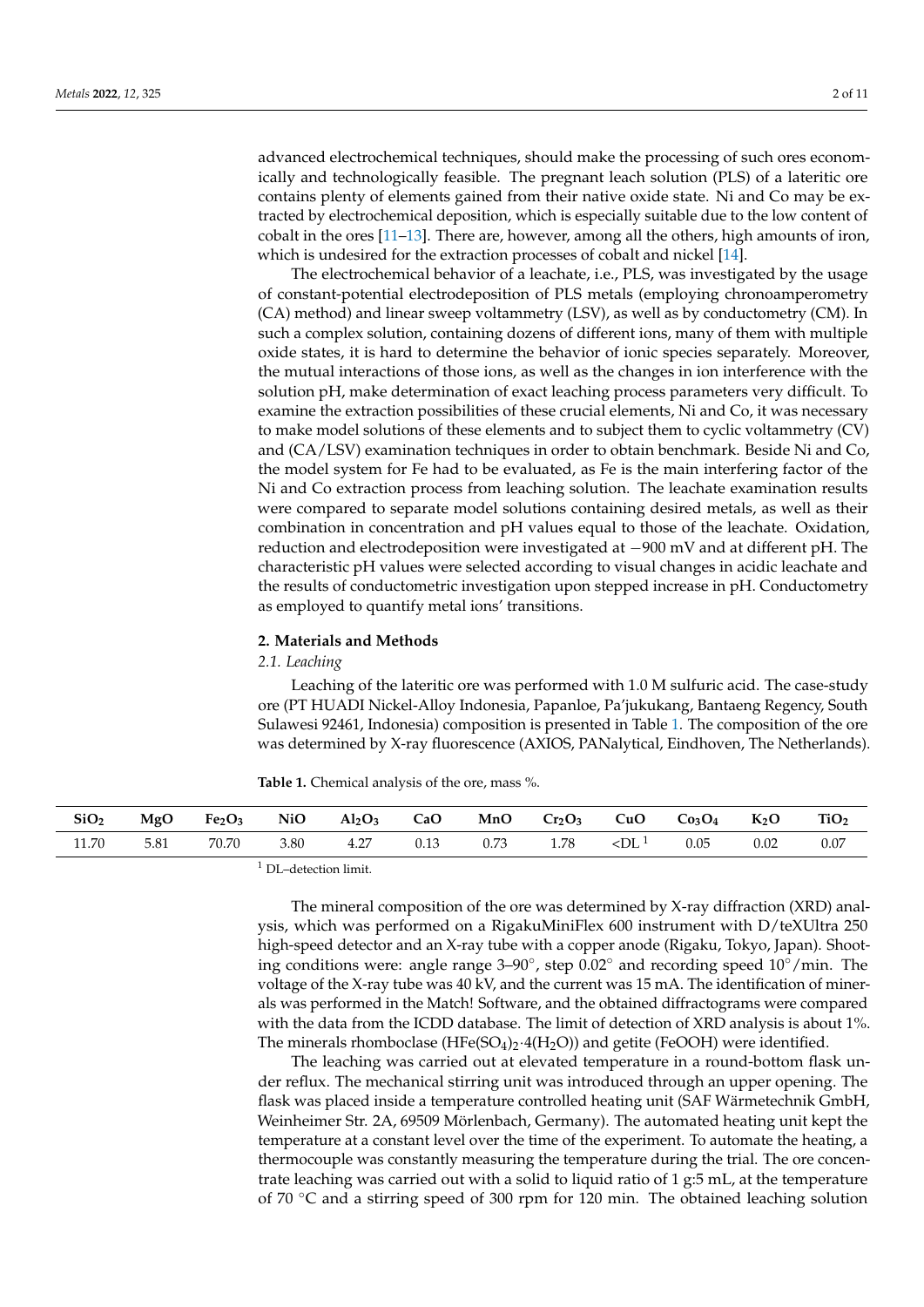was filtered through quantitative filter paper (Grade 391-blue spot, LLG, Meckenheim, Germany). The leachate was subjected to a pH change by addition of appropriate portions of 10 M NaOH solution (a high concentration of NaOH is applied in order to consider the changes in ion concentrations as negligible upon PLS neutralization). Specific changes in the system, e.g., occurrence of precipitates, color change, etc., at different pH values were evaluated.

The starting leachate was of pH 0.5, and characteristic pH values according to specific visual changes are as follows: 1.5, 2.3, 3.7 and 5.3. Chemical analysis of the leachate at different pH was conducted using ICP-OES (Spectro Arcos, SPECTRO Analytical Instruments GmbH, Boschstr. 10, 47533 Kleve, Germany).

### *2.2. Preparation of Model Solutions*

The following model solutions:  $CoSO_4$ , NiSO<sub>4</sub>, FeSO<sub>4</sub>, CoSO<sub>4</sub>–NiSO<sub>4</sub> and CoSO<sub>4</sub>–  $Niso<sub>4</sub>–FeSO<sub>4</sub>$  were prepared according to the metal concentrations in PLS measured by ICP-OES. Model solutions were prepared by dissolving  $CoSO<sub>4</sub>$ , NiSO<sub>4</sub> and FeSO<sub>4</sub> in 1 M sulfuric acid using p.a. chemicals and double distilled water. Concentrations of Ni, Co and Fe ions, as found in NaOH-treated PLS and listed in Table [2,](#page-2-0) were persistent in all of the model solutions. A base solution of pH 3.7 was prepared without metal ions using  $H_2SO_4$ .

<span id="page-2-0"></span>**Table 2.** Overview of the pH and concentrations (mmol/L) of the leachate and model solutions.

| pH  | Cο     | Ni           | Fe     |
|-----|--------|--------------|--------|
| 3.7 | 0.3424 | 13.5         | 4.8    |
| 5.3 | 0.2661 | 12 2<br>14.J | 0.0464 |

The selected characteristic pH values were 3.7 and 5.3 according to visual changes during the leaching process and conductometric investigation.

#### *2.3. Electrochemical Methods*

In order to connect and quantify the visual changes in leachate upon increase in pH, and to separate the precipitations of metal ions from neutralization of unreacted acid, conductometric measurements (CM) were performed. The leachate resistance was measured continuously upon addition of NaOH solution portions at room temperature (22  $\pm$  1 °C) in a home-made conductometric cell consisting of the two Pt parallel plates at fixed distance. pH was measured independently by standard digital pH-meter. The alternating voltage of 10 mV r.m.s. amplitude around open circuit reading (few mV differences between the plates) at 10 kHz was applied to induce directed ion motion. The applied frequency corresponds to the minimum of imaginary cell impedance, which was checked by recording the impedance spectra. The resistance reading was taken from the resistance/time dependences as a stable reading for at least 1 min, while single resistance measurement at 10 kHz took less than 1 s. The input voltage signal and the cell response were generated and evaluated by Biologic SP-200 potentiostat (BioLogic SAS, Grenoble, France). In addition, 1:1 Diluted (with  $1.0 M H_2SO_4$ ) native pregnant leach solution (PLS) and PLS with initial addition of 5 mL of  $H_2O_2$  to 50 mL of PLS (PLSox) were subjected to CM.

Other electrochemical measurements (CA, LSV) were performed in a standard threeelectrode system using potentiostat/galvanostat, Biologic model SP-200 (Bio-Logic SAS, Grenoble, France). The three-electrode cell consisted of a SCE reference electrode (all potentials are given in SCE scale), platinum wire as a counter electrode and working electrode.

The working electrodes were as follows:

1. Glassy carbon electrode (GC) was the working electrode for cyclic voltammetry (CV) measurements in PLSs, CoSO<sup>4</sup> and NiSO<sup>4</sup> model solutions, as well as in base solution. The working electrode was mechanically polished consecutively on emery papers of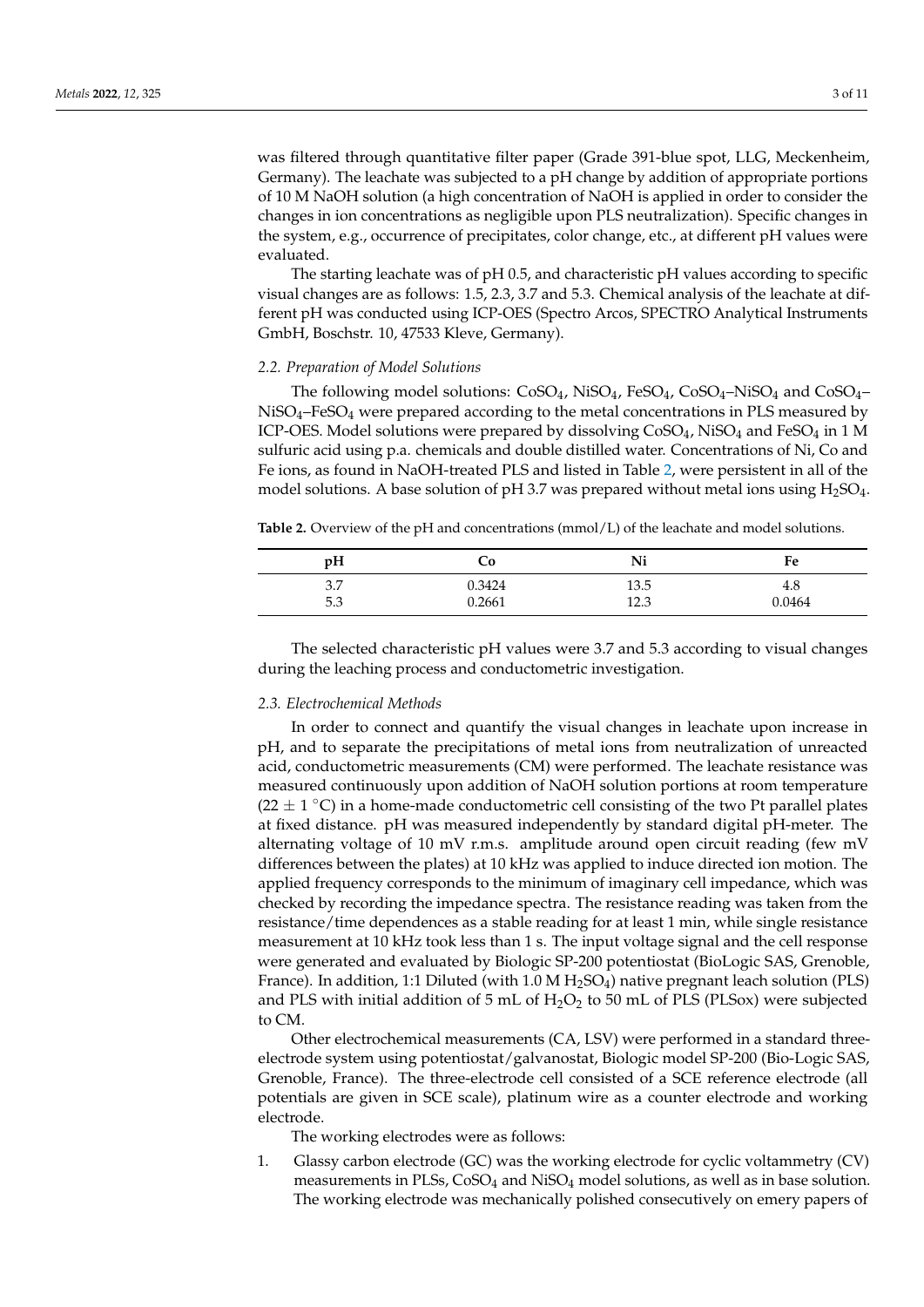the following grades: 280, 360, 800 and 1000, and then on polishing cloths (Buehler Ltd., Lake Bluff, IL, USA) impregnated with alumina of  $1$ , 0.3 and 0.05  $\mu$ m grades;

- 2. For the examination of the electrochemical potentiostatic extracts from PLSs at different pH, working electrodes were the alloys deposited onto polished GC;
- 3. To model the electrochemical dissolution by LSV, working electrodes were Ni–, Co–, Fe–, Ni–Co and Ni–Co–Fe alloys deposited on GC from the model solutions. Before each electrodeposition, the GC surface was mechanically polished with a polishing cloth (Buehler Ltd., Lake Bluff, IL, USA) impregnated with a water suspension of alumina powder (0.05 µm grade). Characterization of alloy composition was performed by alloy electrochemical dynamic dissolution using a linear sweep voltammetry (LSV) technique.

CV measurements were performed in the native PLS (pH 0.5) as well as in NaOHtreated PLSs at pH 3.7 and 5.3. Both NiSO<sub>4</sub> and CoSO<sub>4</sub> model solutions were also subjected to the CV measurements. Anodic CV branches were recorded upon hold at the cathodic potential limit for 2 min. In order to check the hydrogen evolution reaction's (HER) contribution to the CV currents in leachates, the base solution was also subjected to CV measurements. All CV measurements were conducted at  $25.0\degree$ C at a sweep rate of 10 mV s<sup>-1</sup>. The metal deposition was carried out potentiostatically at  $-0.9$  V for 60 min, at 1000 rpm under  $N_2$  bubbling. Obtained deposits were electrochemically checked using linear sweep voltammetry (LSV). LSV measurements were conducted in a phosphate buffer solution (pH 7.2) with an anodic sweep rate of 10 mV s<sup>-1</sup> at 25 °C. A schematic overview of the experimental procedure is shown in Figure [1.](#page-3-0)

<span id="page-3-0"></span>

**Figure 1.** Schematic overview of the experimental procedure.

All electrochemical experiments were conducted in  $N_2$ -saturated solutions.

# **3. Results and Discussion**

Visual color changes were detected upon addition of the portions of 10 M NaOH. Natively green PLS at pH 0.5 changed its color to orange-yellow at pH 1.3 and finally reddish when pH 2.1 is reached. With an increasing volume of NaOH added, brownish flakes occurred; stable solid brown precipitate was registered at pH 2.8. NaOH and  $H_2O_2$ addition led to color changes at different pH values in comparison to the case without H2O<sup>2</sup> addition: orange-yellow color appeared at pH 1.5, red color at pH 2.7 and brown color with solid precipitates at pH 4.9.

# *3.1. Conductometric Measurements*

The intrinsic ionic transitions registered by conductometric measurements during neutralization by NaOH are illustrated by Figures [1](#page-3-0) and [2,](#page-4-0) which show the changes in resistance and incremental resistance, respectively, with a volume of 10 M NaOH added. Incremental resistance is gained as the first derivative of the curves from Figure [2.](#page-4-0)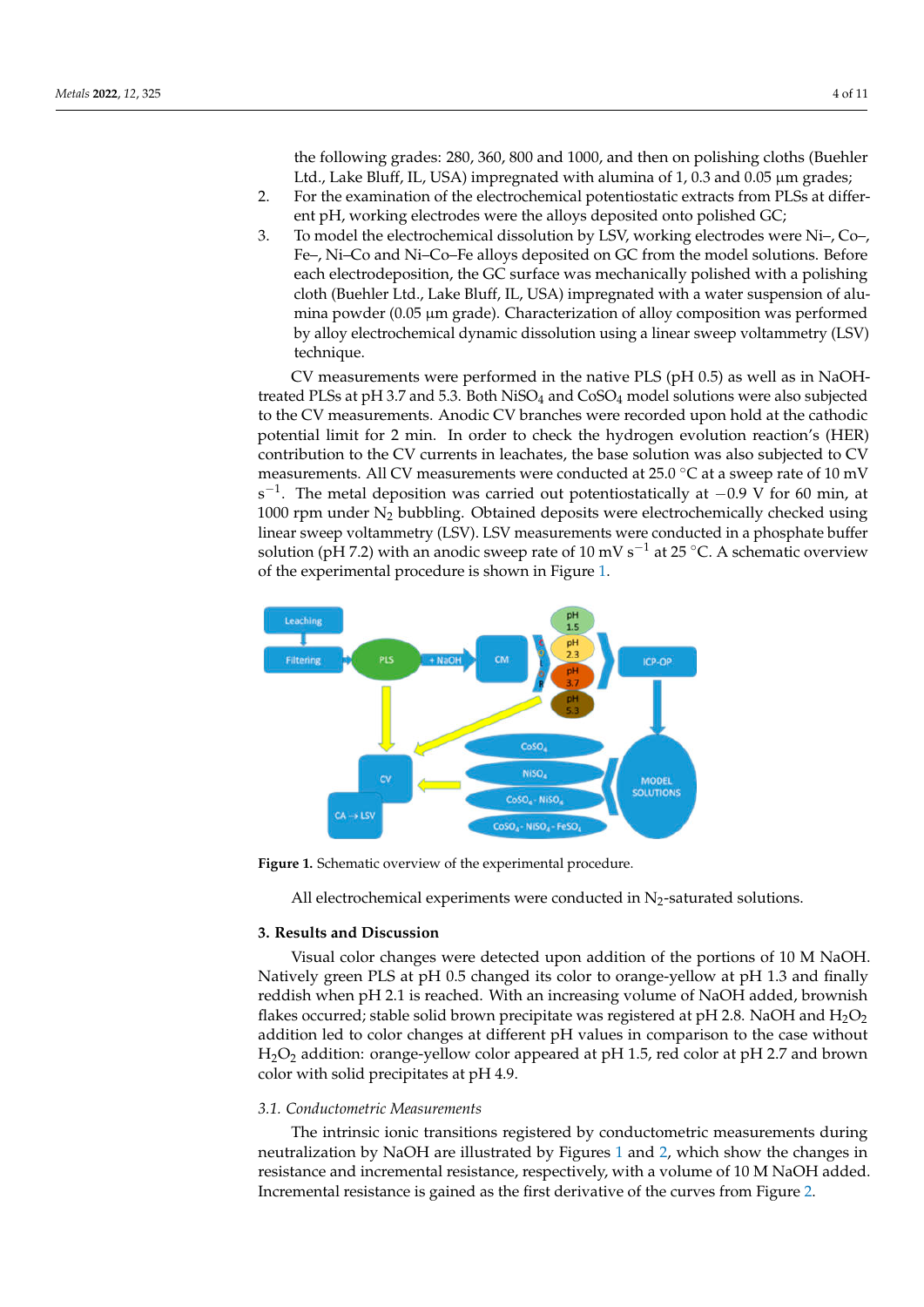<span id="page-4-0"></span>

**Figure 2.** The changes in resistance in 1.0 M H2SO<sup>4</sup> , PLS and PLSox upon neutralization by NaOH gained by impedance conductometric measurements. Input voltage: 10 mV r.m.s., 10 kHz; 22  $\pm$  1 °C.

Figure [2](#page-4-0) shows generally higher resistances of PLS and PLSox with respect to 1 M H2SO<sup>4</sup> as a leaching medium, since some portion of the acid was spent for dissolution of lateritic ore. On the other hand, PLSox is of a bit lower resistance down the curve, which indicates that addition of peroxide causes the oxidation of the ions to attain higher, and, consequently, more conductive states. Up to pH 2.4, the resistance increases, whereas the shape of the curves appears quite similar, with obvious changes in resistance increments per volume of NaOH added. This enables the recognition of the three neutralization phases (I–III), with mid phase II of the most pronounced incremental resistance change (Figure [3\)](#page-5-0). As presented in Figure [3,](#page-5-0) the three investigated solutions are of similar incremental resistance changes in phases I–III. These phases are then to be recognized as neutralization phases of the excess of acid as a leaching agent. The neutralization of the sulfuric acid ends at around pH 7, indicated as a sudden change from increase to decrease in resistance. In the cases of PLS and PLSox, this transition finally takes place above pH 10, since NaOH is used for precipitation of ions in pH range 2.4–10 through phases IV–VI, as indicated in the inset of Figure [2](#page-4-0) in details.

Neutralization of the ions (phases IV–VI) appears much faster than that of the excess of leaching agent because the incremental resistance in phases I–III is lower. In a narrow pH range of 2.4–2.9, there is a unique and fast increase in resistance for PLS, followed by resistance decrease (phase V), which is common for PLS and PLSox. The incremental resistance decrease is much higher for PLSox. It could be that phase IV corresponds to neutralization of lower oxidation states since it is hardly distinguishable in the case of PLSox. Consequently, phase V could be related to the post-neutralization state, after neutralizations of ions in higher oxidation states (the process is much faster for PLSox with respect to PLS).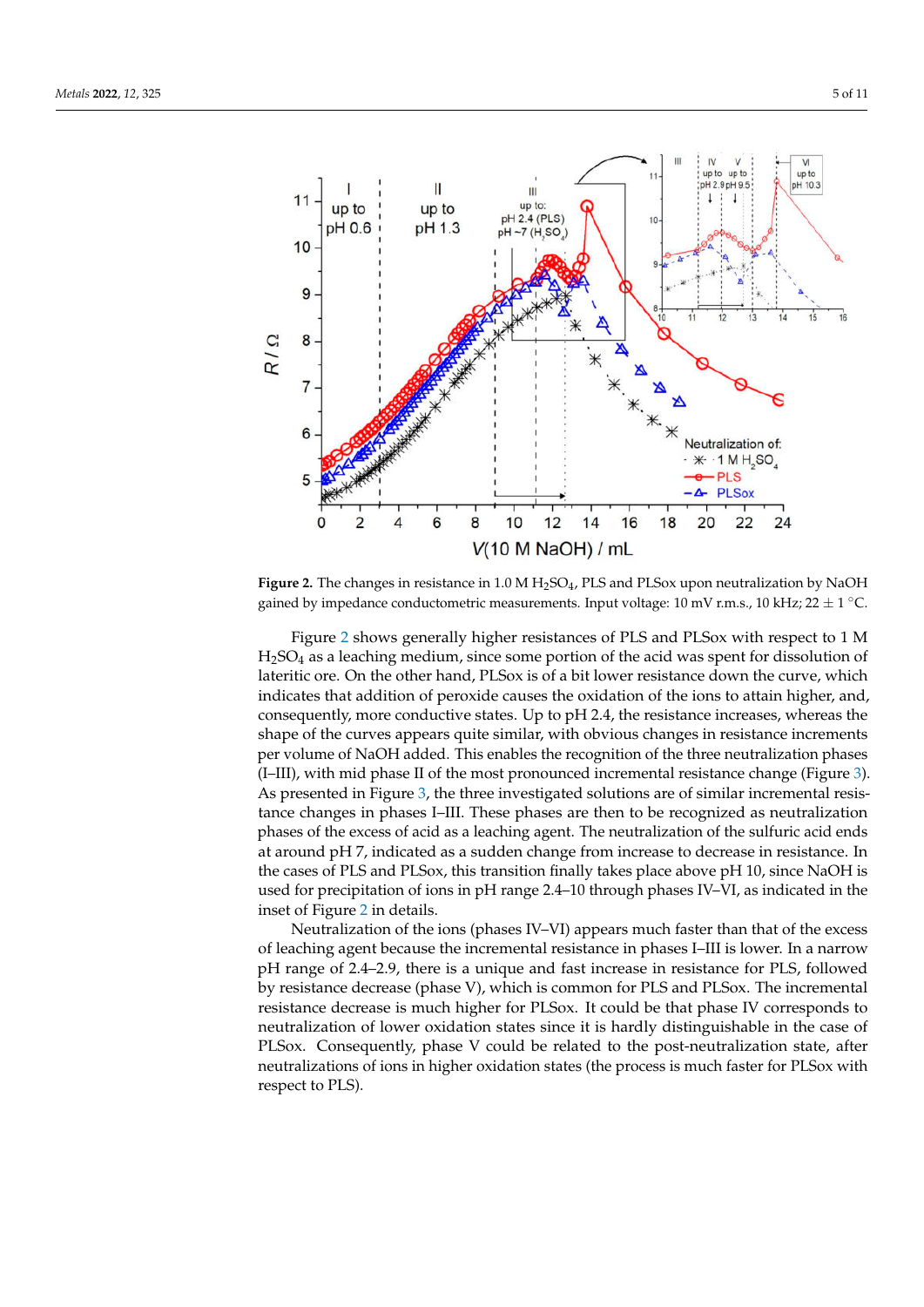<span id="page-5-0"></span>

**Figure 3.** The changes in resistance per volume of 10M NaOH added calculated as first derivative of the curves from Figure [2;](#page-4-0) specific phases of neutralization, I–VI, as well as corresponding pH ranges, are indicated according to intersections of tangent lines. The standard deviations of linearization are presented as error caps.

According to conductometric considerations, it follows that precipitation of the main ions in PLS is occurring when pH reaches ca. 2.4, with precipitations of Fe species as the most abundant component. This is in accordance with the visual appearance of the massive brownish precipitate and corresponding Pourbaix diagram for Fe, which reports the transitions of metal ions to oxohydroxide ions (the change in PLS color from green to orange-yellow was observed at pH below 2) and finally hematite, roughly in the pH range of 1–5 in a rather acidic environment. According to Figure [2](#page-4-0) and Pourbaix diagram, precipitation of Fe species should end in the pH range 2.9–5, whereas the precipitation of other ionic components should take place between pH 5 and 10 upon addition of NaOH solution in volumes between 12.5 and 13 mL (Figure [2,](#page-4-0) inset—transition from decrease to increase in resistance, phase VI). According to Pourbaix diagrams for Ni and Co, precipitations of corresponding hydroxides/oxides should not start at pH below 6 and 9, respectively. In addition, Ni and Co ions in the solution are stable at the electrode potentials negative to  $0.5$   $V_{SVE}$ . These considerations introduce a possibility to separate Fe from Ni and Co by Fe precipitation in the pH range of 3–6 and, afterwards, electrochemical extraction of Ni/Co. The extracts can be analyzed by electrochemical dissolution up to 0.5  $V_{SVE}$ , and even beyond, but with generation of the Ni/Co oxides/hydroxides in the electrode–electrolyte interphase. Bearing in mind these findings, the pH values of PLS were set for electrochemical investigations as reported in Table [2.](#page-2-0)

### *3.2. Basic Electrochemical Behavior of PLS*

Cyclic voltammograms in native PLS (pH 0.5) and PLSs at pH 3.7 and 5.3 are shown in Figure [4.](#page-6-0) Reversible  $\text{Fe}^{3+}/\text{Fe}^{2+}$  redox transition dominates the CV response of PLS at pH 0.5, 3.7 and 5.3 (Figure [4a](#page-6-0),b), indicating the excess of 3+ state by higher currents of the reduction peak at around −0.15 V with respect to the anodic counterpart at around 0.9 V. On the other hand, the CVs of the NaOH treated solutions (Figure [4b](#page-6-0)) are of considerably lower currents due to the removal of iron from the solution. The onset of Fe deposition and a side reaction of hydrogen evolution (HER) in the solution of pH 3.7 take place at around –0.8 V. The presence of the two weak anodic shoulders can be seen at around 0.0 and 0.2 V. These shoulders are transferred to the peak at 0.0 V upon increase in pH to 3.7. A small peak at the potential of 0.7 V indicates that there are still some traces of iron in the solution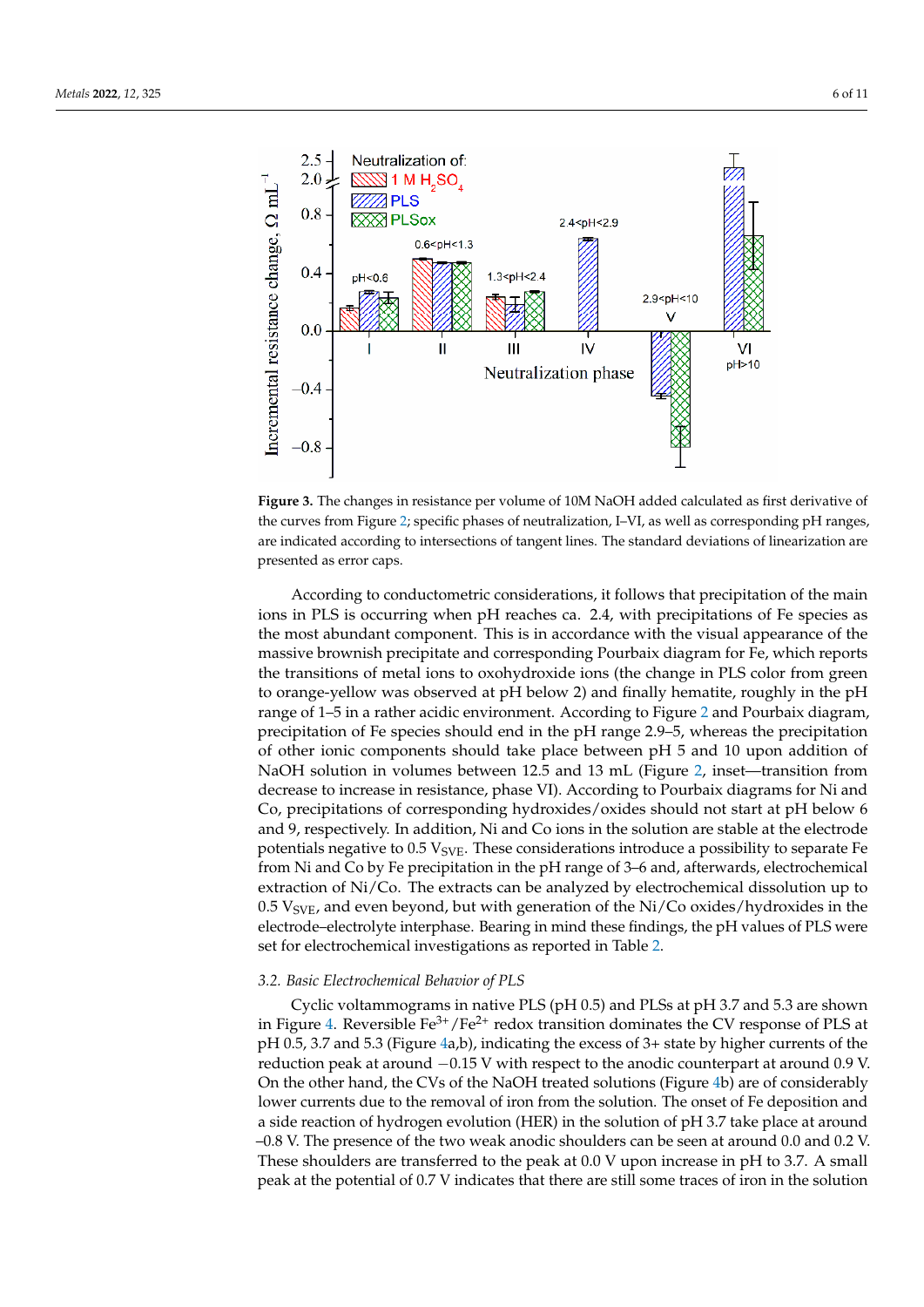

<span id="page-6-0"></span>(Table [2\)](#page-2-0). At pH 5.3, this peak shifted catholically to 0.56 V, while new reversible peaks at around 0.9 V arose due to transitions in the Ni/Co oxides.

**Figure 4.** Cyclic voltammograms of (**a**) native PLS at pH 0.5 and (**b**) NaOH-treated PLSs (pH 3.7 and − 5.3), *v* =10 mV s<sup>-1</sup>. The anodic branches are recorded upon hold at the cathodic limit for 2 min.

<span id="page-6-1"></span>ferent pH and concentrations (Table [2\)](#page-2-0), compared to CV of base solution. Base solution of Figure  $5$  shows cyclic voltammograms of NiSO<sub>4</sub> and CoSO<sub>4</sub> model solutions of difpH 3.7 was prepared by setting the pH of  $1.0 M H<sub>2</sub>SO<sub>4</sub>$  with NaOH.



**Figure 5.** CV of GC in  $N_2$ -saturated (**a**) NiSO<sub>4</sub>, compared to base and (**b**) CoSO<sub>4</sub> solutions,  $v = 10$  mV/s. The anodic branches are recorded upon hold at the cathodic limit for 2 min.

Although there was no pronounced hydrogen evolution even at pH 3.7 down to −1.0 V (Figure [5,](#page-6-1) blue line), the nickel electrodeposition process depended considerably on the pH value of the solution. It should be taken into account that slightly different  $Ni^{2+}$ and  $Co<sup>2+</sup>$  concentrations at pH 3.7 and 5.3 solutions (Table [2\)](#page-2-0) could also have an impact on the electrodeposition processes. However, despite lower concentration at pH 5.3, both  $NiSO<sub>4</sub>$  and  $CoSO<sub>4</sub>$  at pH 5.3 exhibited more intense anodic peaks compared to those in pH 3.7 solutions. At lower pH, HER, as a side reaction, takes place in model solutions on metal deposits in comparison to the base solution where HER takes place on GC. HER thus spends considerable current, and consequently a lower amount of metal is being deposited. This can be observed as the less intensive anodic oxidation/dissolution peaks. In addition, due to more intense HER, i.e., profound  $H^+$  consumption, there is local pH increase near the electrode surface. If the pH value is high enough, hydrolysis of the metal ion as an additional reaction may occur that can lead to the precipitation of the metal hydroxides. Consequently, different phases of a metal in a deposit may occur [\[15\]](#page-10-4). Unlike Ni, Co electrodeposition process is less sensitive to pH due to rather low Co concentrations.

LSV curves of the deposits obtained potentiostatically at –0.9 V from PLSs and model solutions are shown in Figures [5–](#page-6-1)[8.](#page-7-0) Multiple peaks indicate multiple phases of the deposits and/or subsequent processes in which dissolved metal ions participate.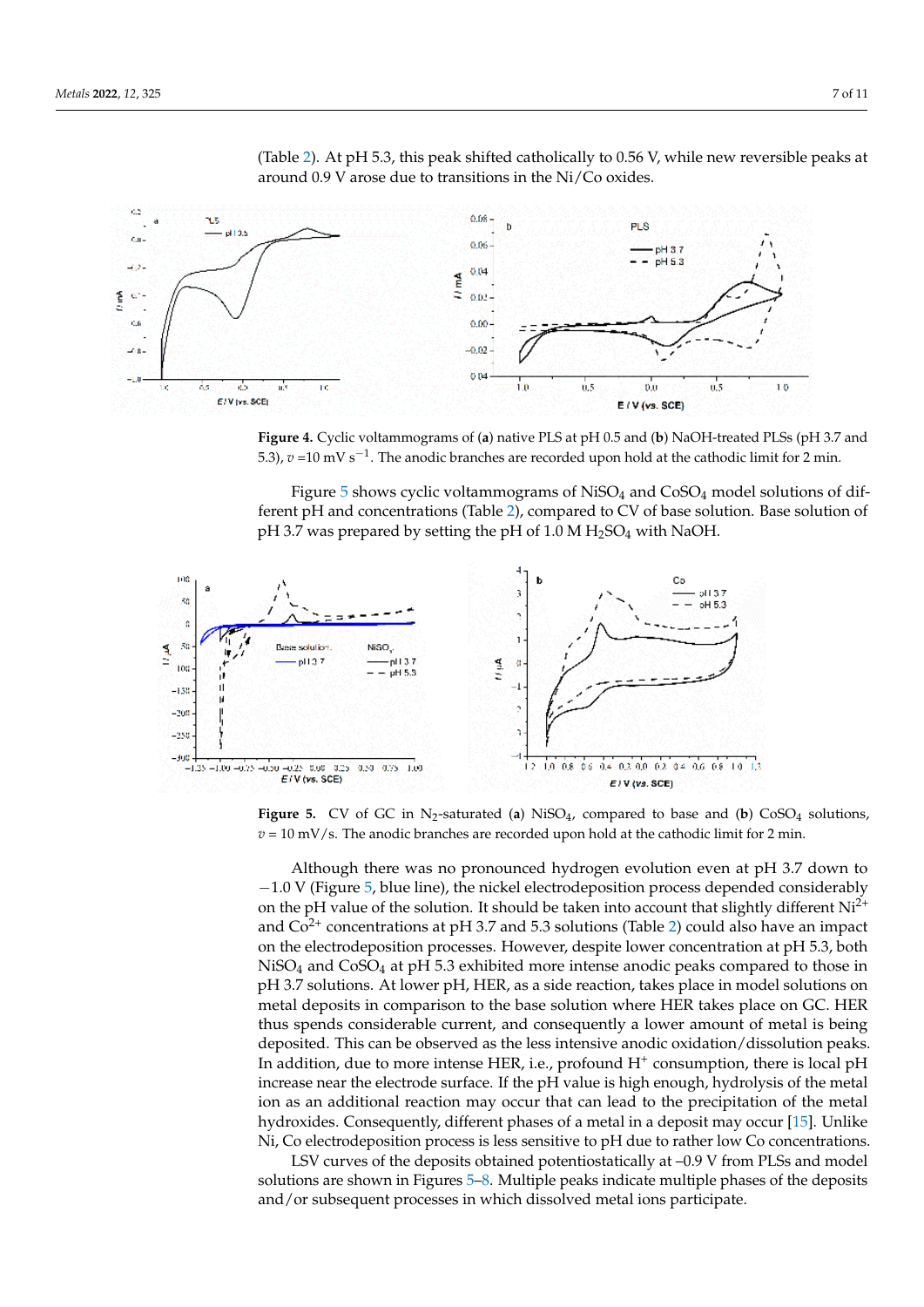<span id="page-7-2"></span>

<span id="page-7-1"></span>**Figure 6.** LSV curves in phosphate buffer solution (pH 7.2, 25◦C) of deposits obtained after CAs at −900 mV in PLSs.



<span id="page-7-0"></span> $-900$  mV in (**a**) NiSO<sub>4</sub> and (**b**) CoSO<sub>4</sub>. **Figure 7.** LSV curves in phosphate buffer solution (pH 7.2, 25 ◦C) of deposits obtained after CAs at



**Figure 8.** LSV curves in phosphate buffer solution (pH 7.2, 25 ◦C) of deposits obtained after CAs at −900 mV in (**a**) NiSO4–CoSO<sup>4</sup> and (**b**) NiSO4–CoSO4–FeSO<sup>4</sup> .

with two main anodic peaks below 0.0 V assignable to Ni⇒Ni<sup>2+</sup> transition. The peaks at film, [\[16,](#page-10-5)[17\]](#page-10-6). The presence of Ni $\Longrightarrow$ Ni<sup>2+</sup> transition-related peaks in Ni-pH3.7 and Ni-pH5.3 LSV curves suggest that Ni was deposited in a metallic form at both pH values. Ni- curves at different pH (Figure [7a](#page-7-1)) showed typical LSV behavior in phosphate buffer more positive potentials appear suppressed at pH 5.3 due to formation of  $NiO/Ni(OH)_2$ 

metallic form at pH 5.3 (Figure [7b](#page-7-1)), with suppression of the peaks at more negative potentials at lower pH. Namely, an anodic peak around  $-0.410 \text{ V}$ , related to Co⇒Co(OH)<sub>2</sub> 0.260 V correspond to  $Co(OH)_2 \Longrightarrow Co_3O_4$  and  $Co_3O_4 \Longrightarrow CoOOH$  transitions, respectively. The shape of the Co-pH5.3 LSV curves indicates that cobalt was deposited in a mainly transition, occurred in Co-pH5.3 LSV response. Additional anodic peaks at −0.08 and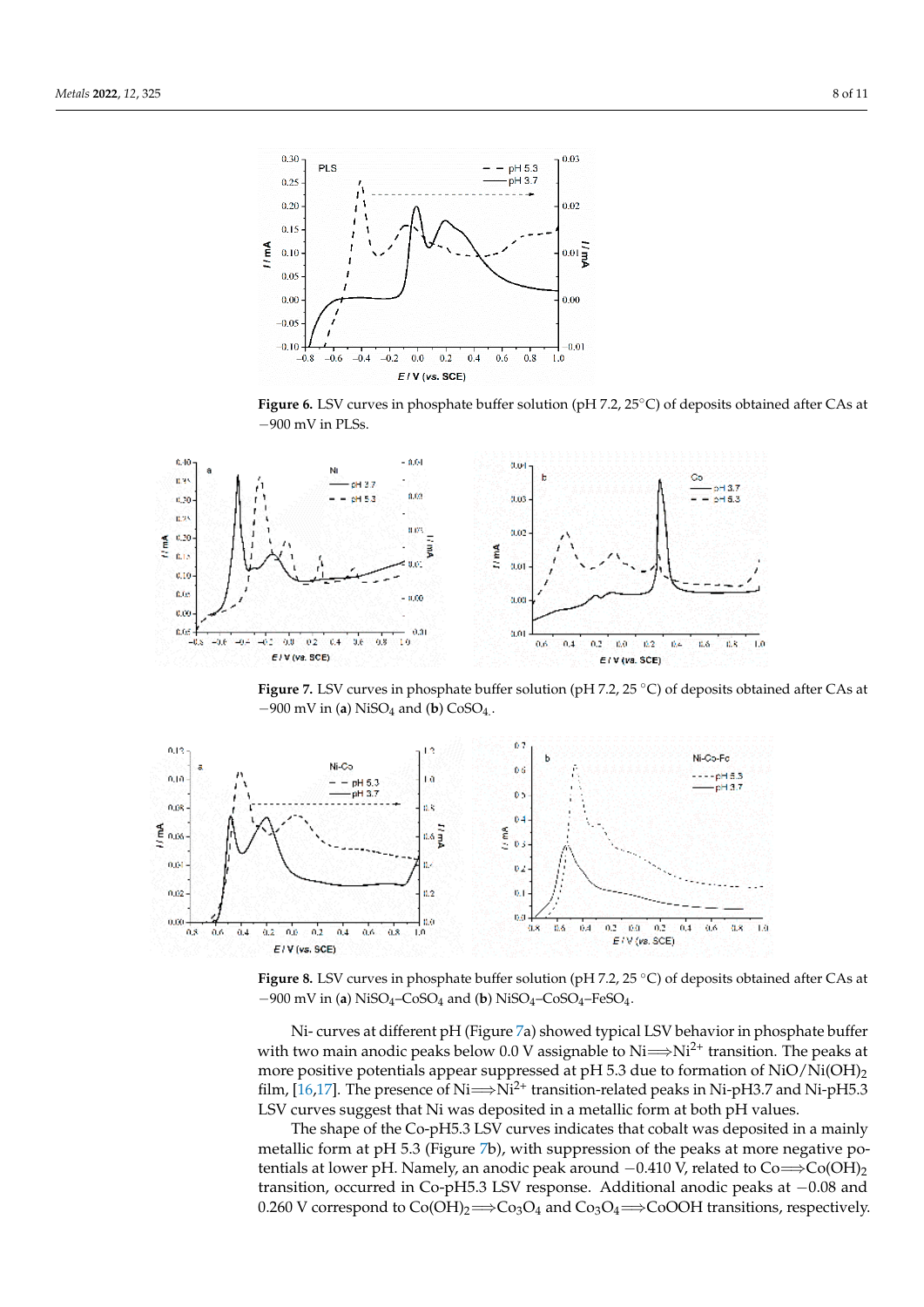Onset of CoOOH $\Longrightarrow$ CoO<sub>2</sub> transition can be seen at 0.9 V. On the other hand, surface of a deposit obtained at pH 3.7 consisted mostly of  $Co<sub>3</sub>O<sub>4</sub>$  due to a dominant peak around 0.3 V, representing the  $Co<sub>3</sub>O<sub>4</sub>$   $\Longrightarrow$  CoOOH transition [\[18\]](#page-10-7).

These differences in active/passive behavior of the surfaces of Co and Ni deposits can be explained by different surface morphology due to different model solutions concentrations and pH. Owing to the different electrodeposition process (Figure [5\)](#page-6-1), different Ni and Co phases can be potentiostatically formed [\[19–](#page-10-8)[21\]](#page-10-9). At lower pH, side HER may have a larger impact on the morphology of metal deposition. An increase in pH value near the electrode due to HER, i.e., H<sup>+</sup> consumption, may lead to the precipitation of the hydroxide [\[15\]](#page-10-4).

Comparing the starting leachate of pH 0.5 with 111.61 mmol/L of Fe and the solution of pH 5.3, where Fe content was negligible (Table [2.](#page-2-0)), the goal of Fe removal is reached, as commented further in Figure [4.](#page-6-0) LSV–Ni–Co consisted of the two main peaks associated to the Ni $\Longrightarrow$ Ni<sup>2+</sup> and Co $\Longrightarrow$ Co<sup>2+</sup> transitions. Like Ni–Co curves, Figure [8,](#page-7-0) the pH-5.3 PLS curve, Figure [6,](#page-7-2) consists of the two anodic peaks around  $-0.4$  V. Furthermore, Ni–Co and leachate curves consisted of a broad peak around 0 V, while the peak present in the Ni-curve (Figure [7\)](#page-7-1) was at -0.17 V. This anodic shifting can be assigned to the influence of Co on the Ni–Co LSV curve, which causes the appearance of the broad peak between −0.2 and 0.2 V present in sole Co-curve (Figure [7b](#page-7-1)). Compared to the Ni–Co curve (Figure [8a](#page-7-0)), LSV curve related to deposit obtained from Ni–Co–Fe model solution (Figure [8b](#page-7-0)) consisted of mainly of a peak at around −0.4 V. A peak at 0 V, seen in LSV of both Ni–Co and leachate at pH 3.7 and pH 5.3, is not evident. It seems that the presence of a small amount of Fe can contribute to the suppression of the abovementioned peak (Figure [8\)](#page-7-0).

The shape of the leachate and Ni–Co curves (Figures [6](#page-7-2) and [8\)](#page-7-0) resembles the shape of both Ni and Co-pH 5.3 curves (Figures [7](#page-7-1) and [8\)](#page-7-0), suggesting that Ni–Co dominates leachate deposit composition. A peak at around  $-0.4$  V, related to M $\Longrightarrow$ M<sup>2+</sup> transition, is present in all of these curves except the PLS-pH3.7 curve. Peaks present in PLS-pH3.7 curve at 0 and 0.2 V correspond to the peaks registered in Ni-pH3.7 and both Co and Ni–Co curves (Figure [8a](#page-7-0)).

Both Fe-pH5.3 and Fe-pH3.7 (Figure [9\)](#page-8-0) curves contain the peaks related to transitions of different hydroxide forms, indicating that deposits are in the state of the hydroxide rather than metallic Fe [\[22\]](#page-10-10). LSV–Fe curves for both Fe-pH5.3 and Fe-pH3.7 (Figure [9\)](#page-8-0) exhibit peaks at 0.0 and 0.2 V which are suppressed at LSV–Ni–Co–Fe curves.

<span id="page-8-0"></span>

**Figure 9.** LSV curves in phosphate buffer solution (pH 7.2, 25◦C) of deposits obtained after CAs at  $-900$  mV in FeSO<sub>4</sub>.

LSV results are in accordance with Table [2,](#page-2-0) which shows that Fe was removed from the leachate at the pH 5.3. However, although Fe was almost completely removed, its presence slightly influenced the peaks at the Ni–Co–Fe LSV curve (Figure [7\)](#page-7-1). The LSV curve related to the deposit obtained from leachate at this pH value is in good agreement with the curve of the corresponding Ni–Co model deposit. Fe ion removal is a precondition in the Ni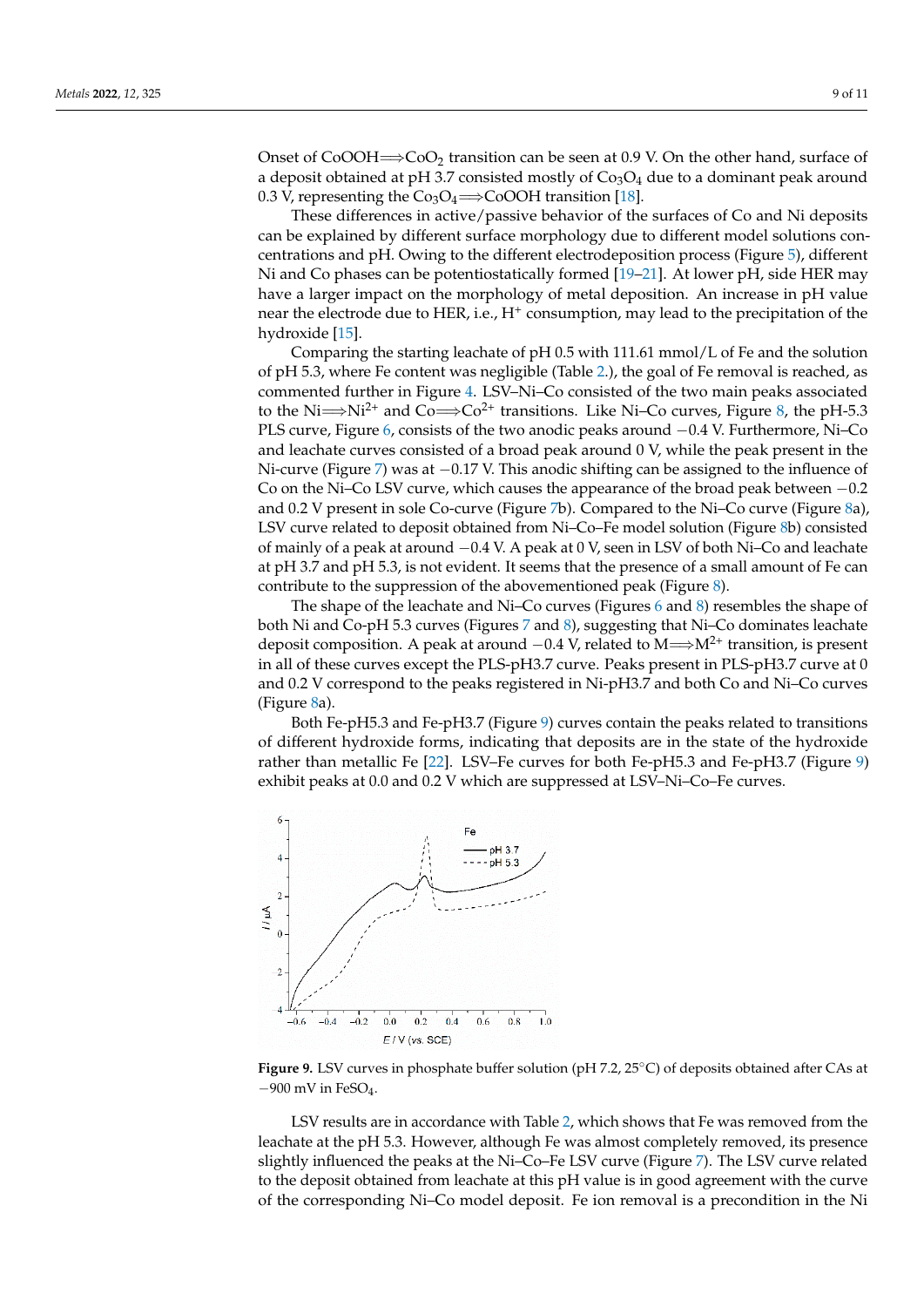and Co extraction process from leaching solution, since the presence of Fe is detrimental in those ions' extraction process from PLS. Extracted Ni and Co, i.e., electrodeposited in metallic form, can be valorized from lateritic ore leaching solution.

# **4. Conclusions**

There is a possibility to separate Fe from Ni and Co in leachates of lateric ores by Fe precipitation in the pH range 3–6, and afterwards to electrochemically extract Ni/Co. The extracts can be subjected to electrochemical dissolution up to  $0.5$  V<sub>SVE</sub>, and even further with generation of the Ni/Co oxides/hydroxides in the electrode–electrolyte interphase.

Reversible  $Fe^{3+}/Fe^{2+}$  redox transition dominates the CV response of native PLS at pH 0.5, indicating the excess of the 3+ state by higher currents of a reduction CV peak. On the other hand, the CVs of the NaOH-treated leaching solutions are of considerably lower currents, indicating a removal of Fe from the solution. The onset of Fe deposition and a side HER in solution with pH 3.7 takes place at around –0.8 V.

Fe was almost successfully removed from the leachate at the pH 5.3. The LSV curve related to the deposit obtained from leachate at this pH value is in good agreement with the curve of the corresponding Ni–Co model deposit.

The presence of  $Ni \rightarrow Ni^{2+}$  transition related peaks in Ni-pH3.7 and Ni-pH5.3 LSV curves suggests that Ni was deposited in a metallic form at both pH values.

The shape of the Co-pH5.3 LSV curves indicates that cobalt was deposited in a mainly metallic form only at pH 5.3 (Figure [7b](#page-7-1)). Namely, the anodic peak around −0.410 V, related to  $Co \rightarrow Co(OH)_2$  transition, occurred at Co-pH5.3 LSV response.

**Author Contributions:** Conceptualization, M.M., J.S., S.S., V.P. and B.F.; methodology, S.S. and V.P.; formal analysis, J.M. and M.K.; investigation, J.M., M.K. and M.M.; resources, J.S.; data curation, J.M. and M.K.; writing—original draft preparation, J.M. and M.K.; writing—review and editing, M.M. and V.P.; supervision, J.S. and B.F.; project administration, M.M. All authors have read and agreed to the published version of the manuscript.

**Funding:** This research was supported by the Science Fund of the Republic of Serbia, Program DIASPORA, #GRANT No.6463002, CAPTAIN.

**Data Availability Statement:** Not applicable.

Acknowledgments: The authors would like to thank Katarina Božić, University of Belgrade, Institute of Chemistry, Technology and Metallurgy, National Institute of the Republic of Serbia, for conductometric measurements assistance.

**Conflicts of Interest:** The authors declare no conflict of interest. The funders had no role in the design of the study; in the collection, analyses or interpretation of data; in the writing of the manuscript, or in the decision to publish the results.

### **References**

- <span id="page-9-0"></span>1. Slack, J.F.; Kimball, B.E.; Shedd, K.B. Cobalt. In *Critical Mineral Resources of the United States—Economic and Environ Mental Geology and Prospects for Future Supply*; Schulz, K.J., DeYoung, J.H., Seal, R.R., Bradley, D.C., Eds.; USGS Pubs: Reston, VA, USA, 2017; Volume 1082, pp. F1–F40.
- <span id="page-9-1"></span>2. Bloomberg. Available online: [https://www.bloomberg.com/news/articles/2021-02-25/musk-says-nickel-is-biggest-concern](https://www.bloomberg.com/news/articles/2021-02-25/musk-says-nickel-is-biggest-concern-for-electric-car-batteries)[for-electric-car-batteries](https://www.bloomberg.com/news/articles/2021-02-25/musk-says-nickel-is-biggest-concern-for-electric-car-batteries) (accessed on 12 December 2021).
- <span id="page-9-2"></span>3. Wood, M.; Li, J.; Ruthera, R.E.; Du, Z.; Self, E.C.; Meyer, H.M., III; Daniel, C.; Belharouak, I.; Wood, D.L., III. Chemical stability and long-term cell performance of low-cobalt, Ni-Rich cathodes prepared by aqueous processing for high-energy Li-Ion batteries. *Energy Stor. Mater.* **2020**, *24*, 188–197. [\[CrossRef\]](http://doi.org/10.1016/j.ensm.2019.08.020)
- <span id="page-9-3"></span>4. Deetman, S.; Pauliuk, S.; van Vuuren, D.P.; van der Voet, E.; Tukker, A. Scenarios for demand growth of metals in electricity generation technologies, cars, and electronic appliances. *Environ. Sci. Technol.* **2018**, *52*, 4950–4959. [\[CrossRef\]](http://doi.org/10.1021/acs.est.7b05549) [\[PubMed\]](http://www.ncbi.nlm.nih.gov/pubmed/29533657)
- 5. Davis, J.R. (Ed.) *Nickel, Cobalt, and Their Alloys, ASM Specialty Handbook*; ASM International: Novelty, OH, USA, 2000.
- <span id="page-9-4"></span>6. Statista. Available online: <https://www.statista.com/statistics/967700/global-demand-for-nickel-in-ev-batteries/> (accessed on 12 December 2021).
- <span id="page-9-5"></span>7. Banza, A.N.; Gock, E.; Kongolo, K. Base metals recovery from copper smelter slag by oxidising leaching and solvent extraction. *Hydrometallurgy* **2002**, *67*, 63–69. [\[CrossRef\]](http://doi.org/10.1016/S0304-386X(02)00138-X)